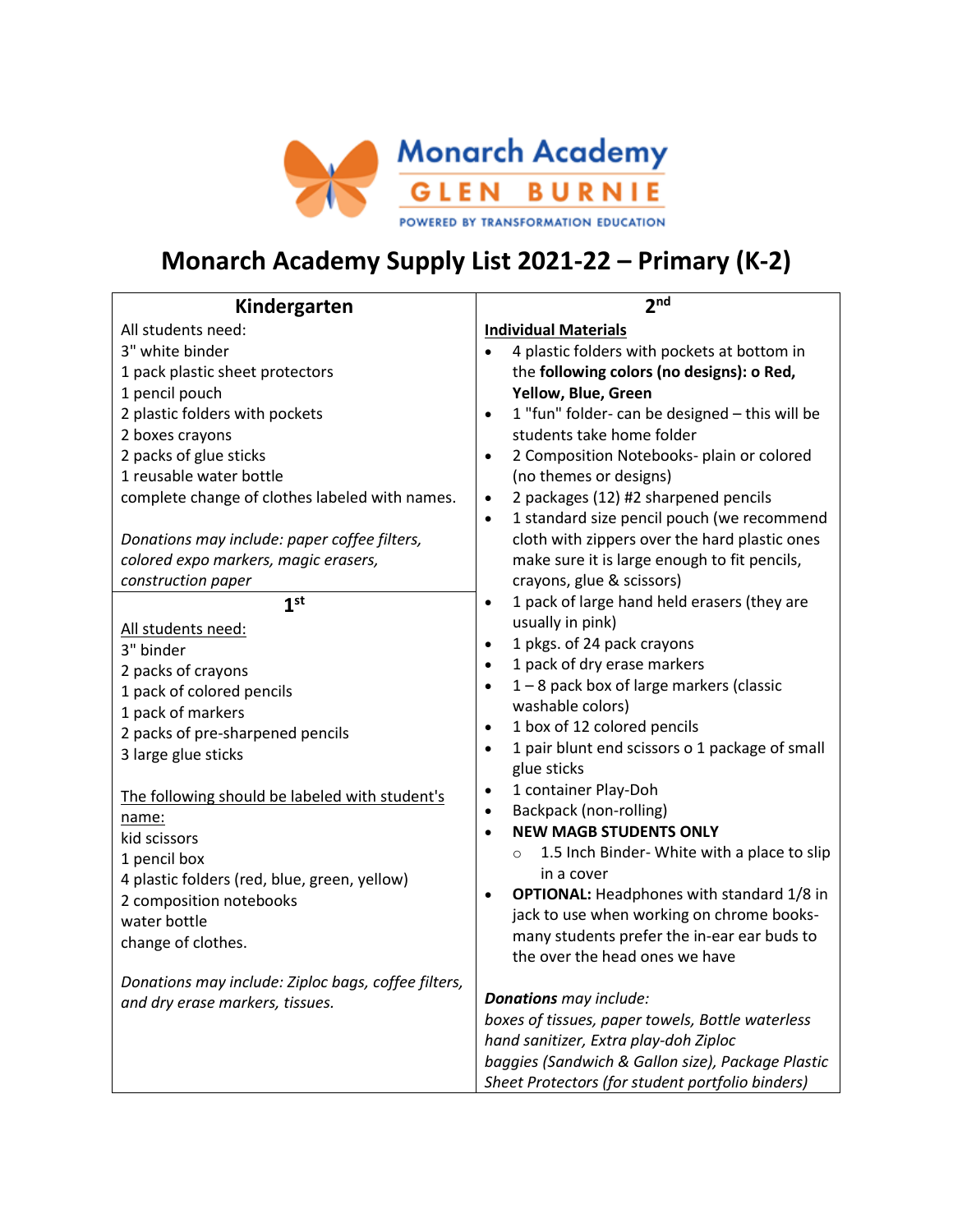

## **Monarch Academy Supply List 2021-22 – Intermediate (3-5)**

## **Grades 3, 4, & 5**

Please label **starred items only** with first and last name.

Backpack (non- rolling)\*

- 1 Reusable/Refillable water bottle\*
- 1 Fabric Pencil pouch with zipper\*
- 1 Pack of pink wedge erasers
- 1 Package of 24 crayons
- 1 Package of Markers (thin)
- 1 Package of Markers (thick)
- 1 Package Colored Pencils
- 1 Composition Notebook (NOTE:  $5<sup>th</sup>$  grade needs 3)
- 1 Package of small glue sticks
- 1 Pair of scissors
- 1 Pack of thin dry erase markers
- 2 Packages pre-sharpened #2 pencils
- 1 Packages of clear sheet protectors (25 pack or more)

### **Grade 3 Only**

5 – Plastic sturdy folders **w/pockets at the bottom** \*

### **Grade 5 Only**

- 3 pads post it notes 2 highlighters
- 1 pack of index cards

## **If new to Monarch**

 $1 - 2$  or 3 inch white\* 3 ring binder

*Donations welcome: Ziploc bags (sandwich and gallon), Coffee filters, sheet protectors*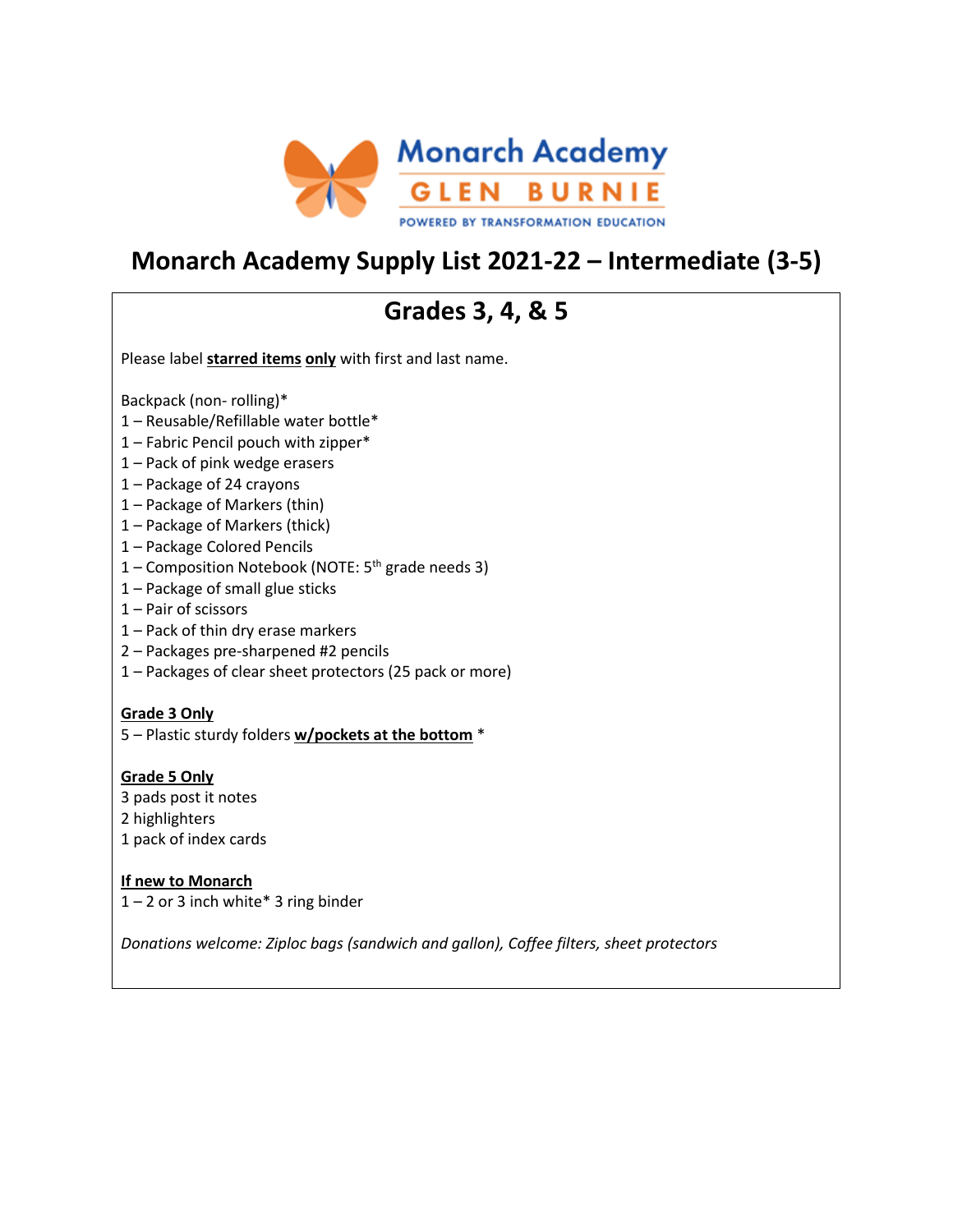

## **Monarch Academy Supply List 2021-22 – Middle (6-8)**

## **Grade 6:**

- Pencils
- Notebook Paper
- Highlighter
- Colored Pencils
- Spiral Notebooks (3)
- Pocket folders (3)
- 3 ring binder (3 inch or bigger)
- Dividers (8 pack)
- Combination Lock
- Backpack (Non-rolling)
- Reusable water bottle

### **Grade 7:**

- Binders
	- 2 two-inch binders for math and science
	- 1 additional two-inch binder (if you take Spanish)
	- 1 three-inch binder to take to all of your classes
- 4 pocket folders with holes (1 each for Math, Science, Humanities, and Health)
- Notebooks
	- 1 composition notebook for Math
	- 1 spiral notebook (with pages that can be torn out) for Health
	- 1 marble composition notebook (if you take Spanish)
- Sheet/page protectors
- 2 boxes of pencils
- Colored Pencils
- Highlighter
- Thin expo markers and personal eraser (socks work well!)
- Pencil pouch
- Optional: Ruler for Math
- Optional: Dividers for your binder
- Combination lock for locker (no key locks please)
- Backpack (non-rolling)
- Reusable water bottle